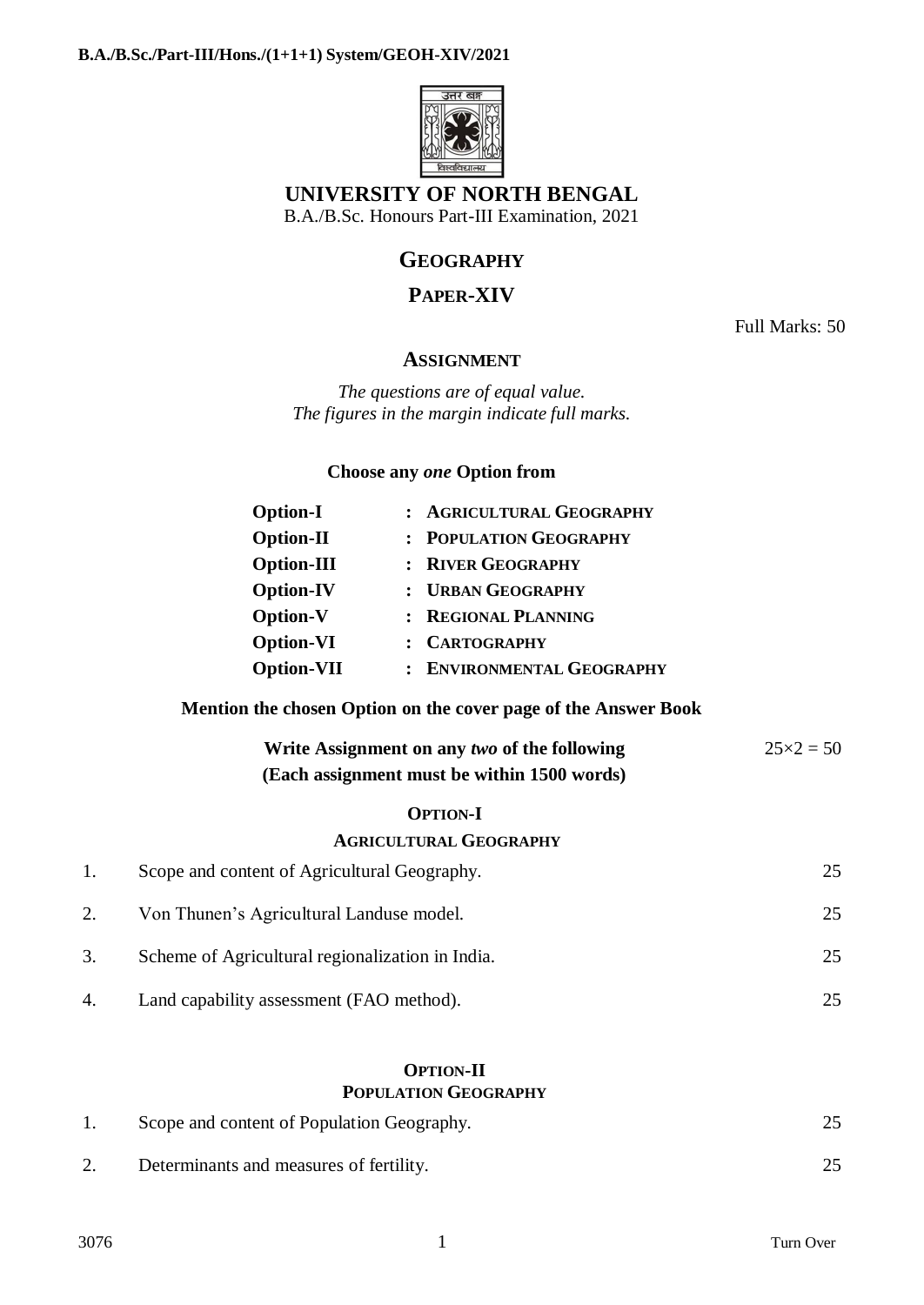### **B.A./B.Sc./Part-III/Hons./(1+1+1) System/GEOH-XIV/2021**

| Factors governing the world distribution of population. |    |
|---------------------------------------------------------|----|
| Population Policy of India, 2000.                       | 25 |

### **OPTION-III RIVER GEOGRAPHY**

|                  | <b>OPTION-IV</b>                                                                       |    |
|------------------|----------------------------------------------------------------------------------------|----|
| $\overline{4}$ . | Effects of dams and embankments with reference to Tista Barrage project.               | 25 |
| 3.               | Problems of river bank erosion with particular reference to rivers of North<br>Bengal. | 25 |
| 2.               | Drainage basin as a study of geomorphic unit.                                          | 25 |
| 1.               | Scope and content of River Geography.                                                  | 25 |

## **URBAN GEOGRAPHY**

|    | Definition of towns and cities in different countries with special reference to<br>Indian perspective. | 25 |
|----|--------------------------------------------------------------------------------------------------------|----|
| 2. | World urbanization in the ancient period.                                                              | 25 |
| 3. | Functional classification of urban centres.                                                            | 25 |
| 4. | Urbanization and environmental problems in India.                                                      | 25 |

#### **OPTION-V REGIONAL PLANNING**

|    | Scope, content and objectives of Regional Planning.                            | 25. |
|----|--------------------------------------------------------------------------------|-----|
| 2. | Regional imbalances in India since Independence.                               | 25  |
| 3. | Decentralized rural development in West Bengal under the Panchayat Raj system. | 25  |
| 4. | Growth Pole Theory after Perroux.                                              |     |

### **OPTION-VI CARTOGRAPHY**

| 1. | Nature and scope of Cartography.                                                                      | 25 |
|----|-------------------------------------------------------------------------------------------------------|----|
| 2. | Stadia principle of Theodolite surveying (Line of sight horizontal and staff held<br>vertically).     | 25 |
| 3. | Derivation of the fundamental equations for Simple Conical Projection with two<br>standard parallels. | 25 |